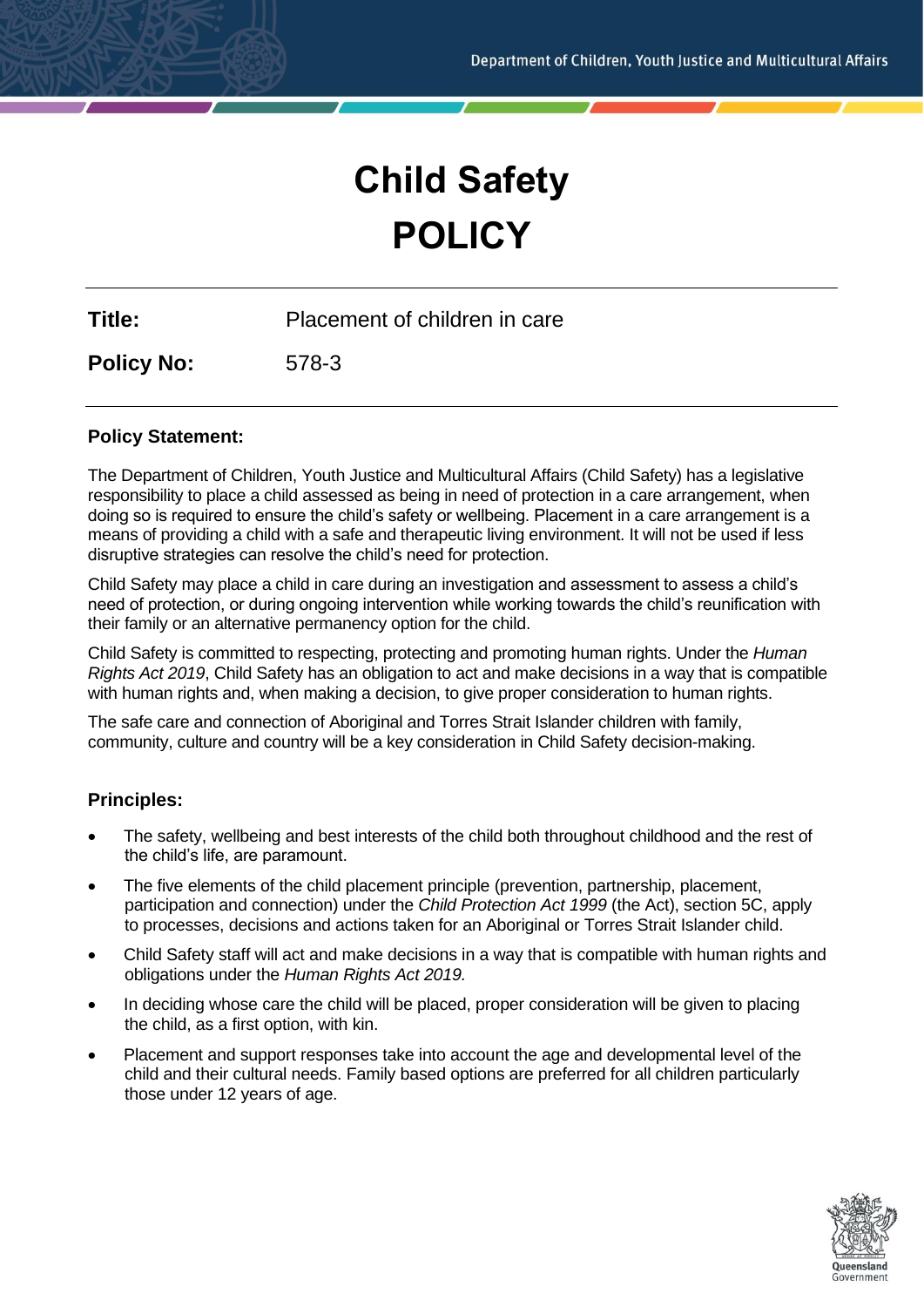- The child will be kept informed of matters affecting them, in a way and to an extent that is appropriate, having regard to the child's age and ability to understand.
- The child will have the opportunity to participate in making decisions affecting their lives and their views will be recorded and considered in the decision (taking into account the child's age and ability to understand).
- The child's parents and kin are given the opportunity to participate in decision-making about the child and to have their views heard.
- All decisions for a child in care will be timely and facilitate the prompt receipt of services, or participation in activities, that will enhance the child's safety, belonging and wellbeing.
- Placement and support services will be evidence based and informed by established theories of child development, attachment, trauma, grief and loss.

### **Objectives:**

This policy aims to ensure that:

- the placement of children in care will prioritise the child's safety, belonging and wellbeing
- decisions made under the Act in relation to Aboriginal and Torres Strait Islander children promote their safe care and connection with family, community, culture and country.

#### **Scope:**

This policy relates to all children placed in care. A child in care is defined as a child subject to:

- an assessment or child protection care agreement, or
- an assessment order, or
- a temporary custody order, or
- a child protection order that grants custody or guardianship to the chief executive, and
- the care arrangement is made under section 82(1) of the Act, where a child is placed in the care of:
	- − approved foster carers, approved kinship carers or provisionally approved carers
	- − an entity conducting a departmental service
	- − a licensed care service, including residential care services
	- another entity that a delegated officer is satisfied is most appropriate for meeting the child's particular protection and care needs (for example, a particular medical or residential facility may be the most appropriate entity for a child with a disability), and
- the care arrangement is approved by a delegated officer.

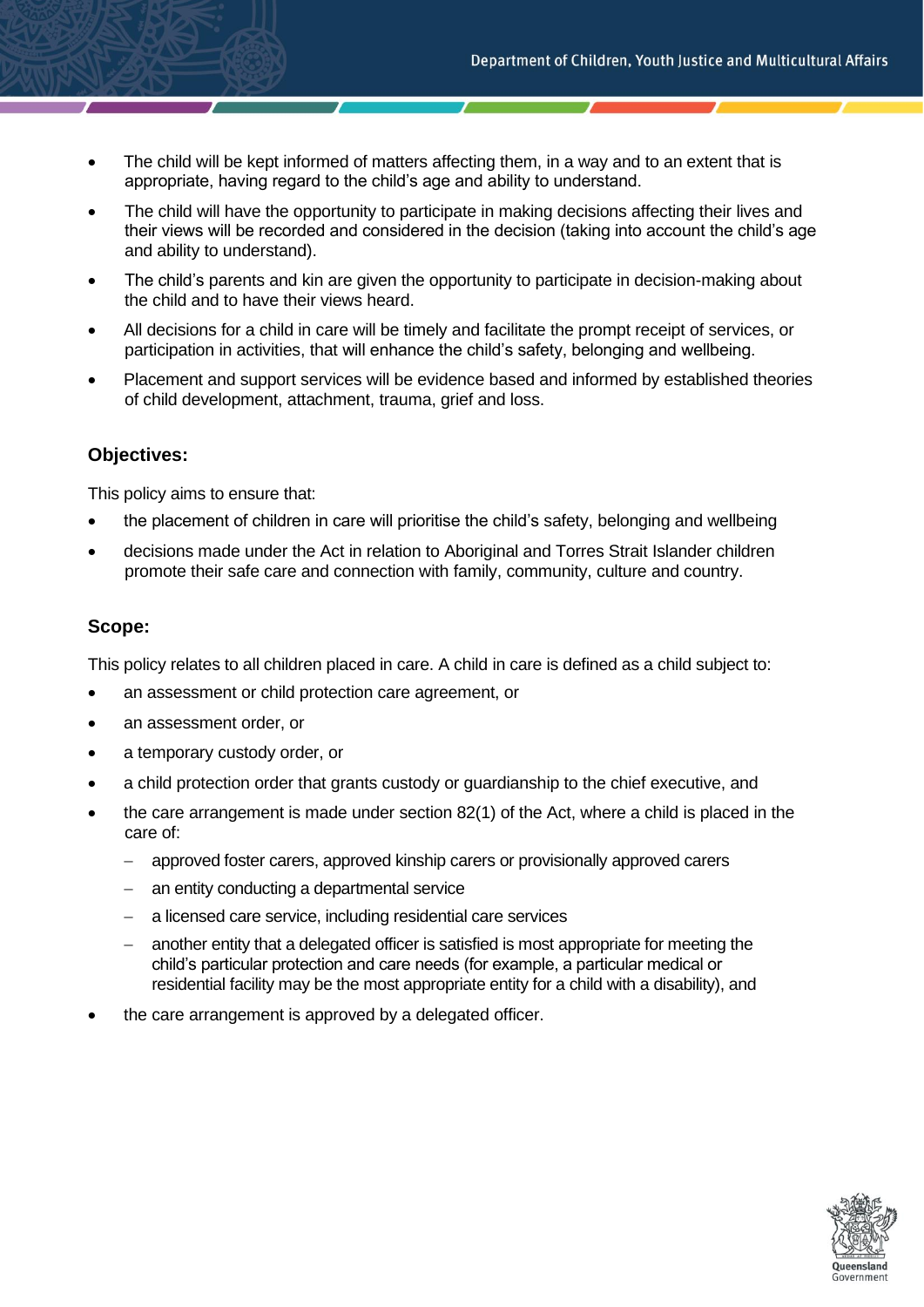When making a decision about where or with whom an Aboriginal or Torres Strait Islander child will live, Child Safety will, in consultation with the child and family, arrange for an independent Aboriginal or Torres Strait Islander entity for the child (independent person) to facilitate the child's and family's participation in decision-making. This requirement applies when an Aboriginal or Torres Strait Islander child is subject to:

- a child protection care agreement, or
- an assessment order, or
- a child protection order granting custody or guardianship to the chief executive under the section 83(2) of the Act.

## **Roles and Responsibilities:**

Child Safety recognises its responsibility to ensure:

- all children in care receive quality care, consistent with the Charter of Rights for a Child in Care and the Statement of Standards in section 122 of the Act
- a child who has experienced disrupted attachments, trauma and loss, will receive care arrangements and support services that are therapeutic and responsive to their relational, behavioural and emotional needs
- children in care will receive similar life chances and opportunities to their peers, thus maximising their ability to successfully transition into adulthood
- children in care maintain positive family relationships, where possible and appropriate, and are supported in their individual rights and ethnic, religious and cultural identity and values
- a child who does not have a parent able and willing to provide ongoing protection in the foreseeable future has the right to a long-term stable care arrangement or another permanency option that meets their best interests and ongoing welfare, including safety, belonging and wellbeing needs.

Placement decisions will be based on the child's case plan and comprehensive assessment, to the extent that is reasonable based on the length of time in care. These decisions will be informed by:

- all relevant information gathered about the child, including their child protection and placement history
- the child strengths and needs assessment, which describes a child's current development and functioning in nine domains
- the child's Education Support Plan, if relevant
- the cultural support plan for Aboriginal and Torres Strait Islander children.
- the child's need for specialist assessments and services, for example with Evolve Interagency Services or sexual abuse services.

Child Safety will partner with foster and kinship carers, non-government services, and other government agencies to ensure quality care, that takes into account the need for support and continuity of relationship for children through transitions.

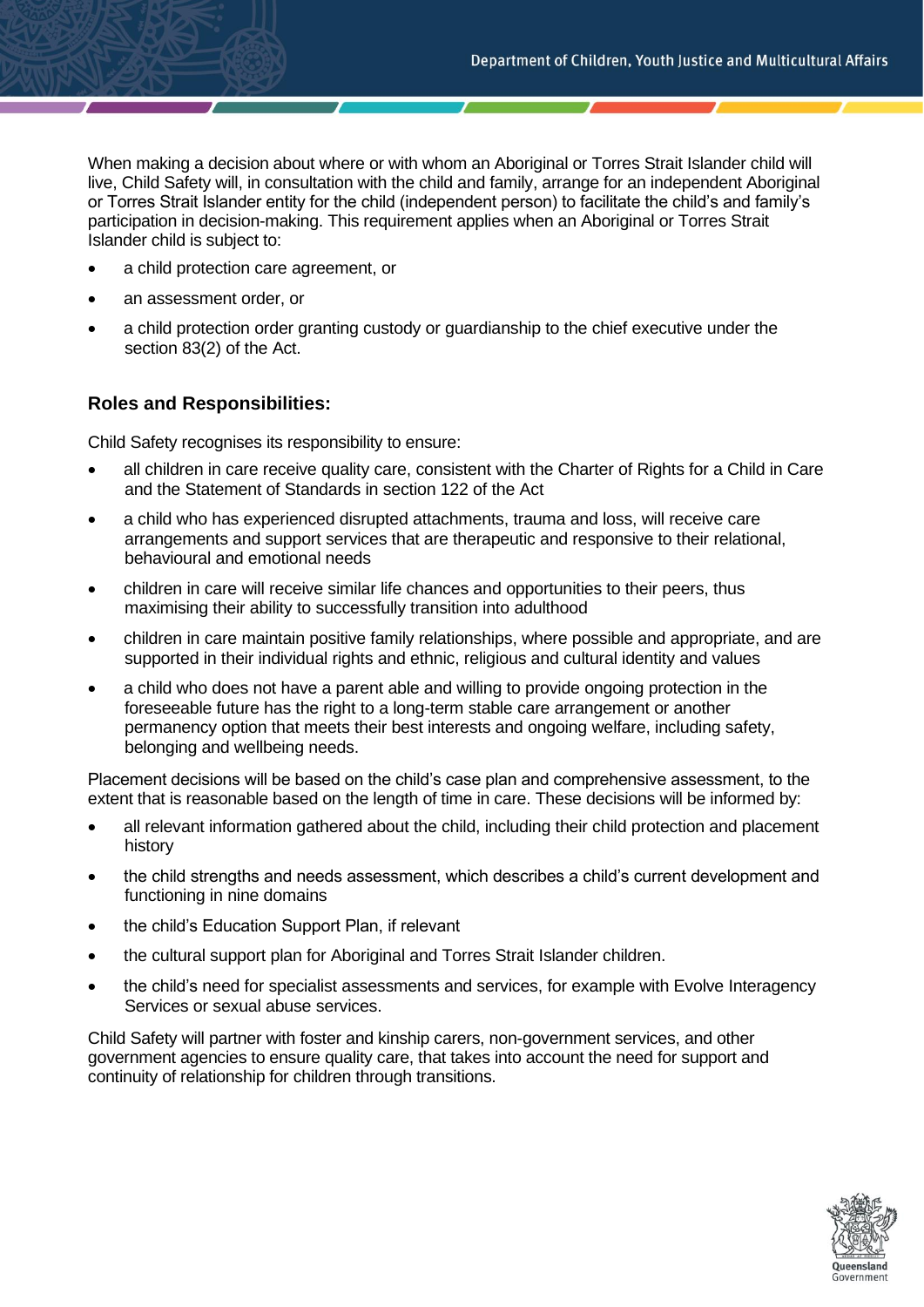Child Safety recognises its responsibility to implement licensing and quality assurance processes as appropriate to ensure that funded non-government services provide high quality placement and support services to children in care.

# **Authority:**

*Child Protection Act 1999*, sections 51ZE, 82, 83(2) and 84. *Child Protection Regulation 2011*

## **Delegations:**

Refer to instruments of delegations related to the placement of children in care.